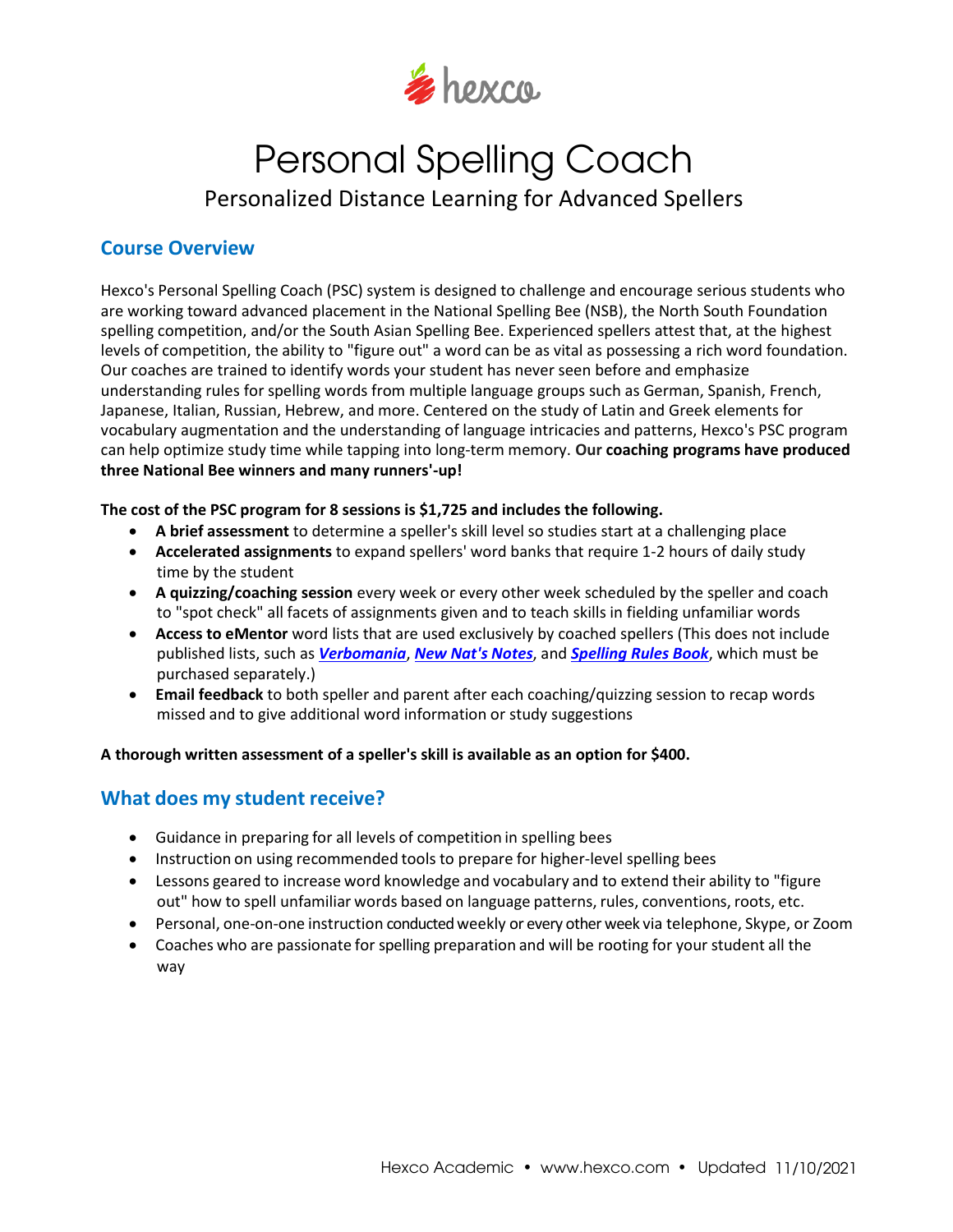

# **Why not coach my own child?**

This is definitely an option, particularly in the initial phases. Our advice on how to purse this endeavor can be found on our website at [www.hexco.com/new-to-nsb.](https://www.hexco.com/new-to-nsb/) As spellers gets further into the intricacies and lengthy word lists, coaching requires a parent who has a very strong language background and/or one who is willing to spend hours ferreting out information, compiling lists, searching the dictionary for obtuse words, and quizzing their child. However, the number of hours that it takes to organize, execute, and manage a customized, high‐level lesson plan is intense. This is why many spellers, particularly at the higher rungs of competition, have a coach.

Monitoring a student's errors and successesinvolves keeping up with problem words and revisiting words until the student "owns" each word. Being able to distinguish a "lucky guess" from a student actually *knowing* a word is just one of the skills a trained spelling coach can offer. Our coaches have committed thousands of hours to spelling bee preparation. Please keep in mind, however, that while our time‐tested curriculum and methodology can save a parent hundreds of hours of homework, parents of our coached students stay involved and informed from start to finish, and they are critical for quizzing students as they are learning various word lists.

### **How does PSC work?**

Step 1: Assessment of your student's skill level in spelling and of their best style of learning

Step 2: Placement with an appropriate coach who will challenge and encourage your student

- Step 3: Begin coaching
	- **ASSIGNMENTS** The coach will make assignmentsto be completed by the student. These will center on language groups, rules and conventionsin spelling, Latin and Greek elements, and/or topical lists or collections of "difficult-to-guess" words, such as trademarks, homonyms, eponyms, etc. The assigned words generally complement the language or rules covered. Some coursework will be based on information in the *Spelling Rules Book,* and some will be based on supplementary language or rule information that will be provided via email. In addition, a generous list of words will be assigned for student study one to two weeks before each spelling/quizzing session. Pages or sets of words in the printed or eMentor version of *New Nat's Notes* and *Verbomania* will be part of every assignment. Weekly or biweekly quizzing will monitor progress. The key to gaining the *maximum* benefit of coaching, however, is regular study and parental quizzing which will aid the student in learning and mastering all the words in their assignments. *(If a student has not learned the words from a part of a current assignment, the section will be reassigned.)*
	- **QUIZZING/COACHING** Quizzing will be scheduled for 1 hour weekly or every other week via Skype or Zoom based on the course chosen. Students will call in at a scheduled time. This individualized time will be spent on teaching, reviewing problem words from prior coaching sessions, additional quizzing over current assignments, quizzing over additional unfamiliar words to test a student's "guessing" skills and enhance these skills, and going over excerpts from the *Spelling Rules Book*. Each group of 8 weekly sessions must be completed within 10 weeks, and 8 biweekly sessions must be completed in 18 weeks.
	- **FEEDBACK** The coach will email the student and parent(s) to analyze errors, review rules that cover misspellings, explain why the student may have made the errors, and generally encourage the students. All interchange with studentsis constructive and positive. The role of the coach is not to grade, only to teach and motivate a student.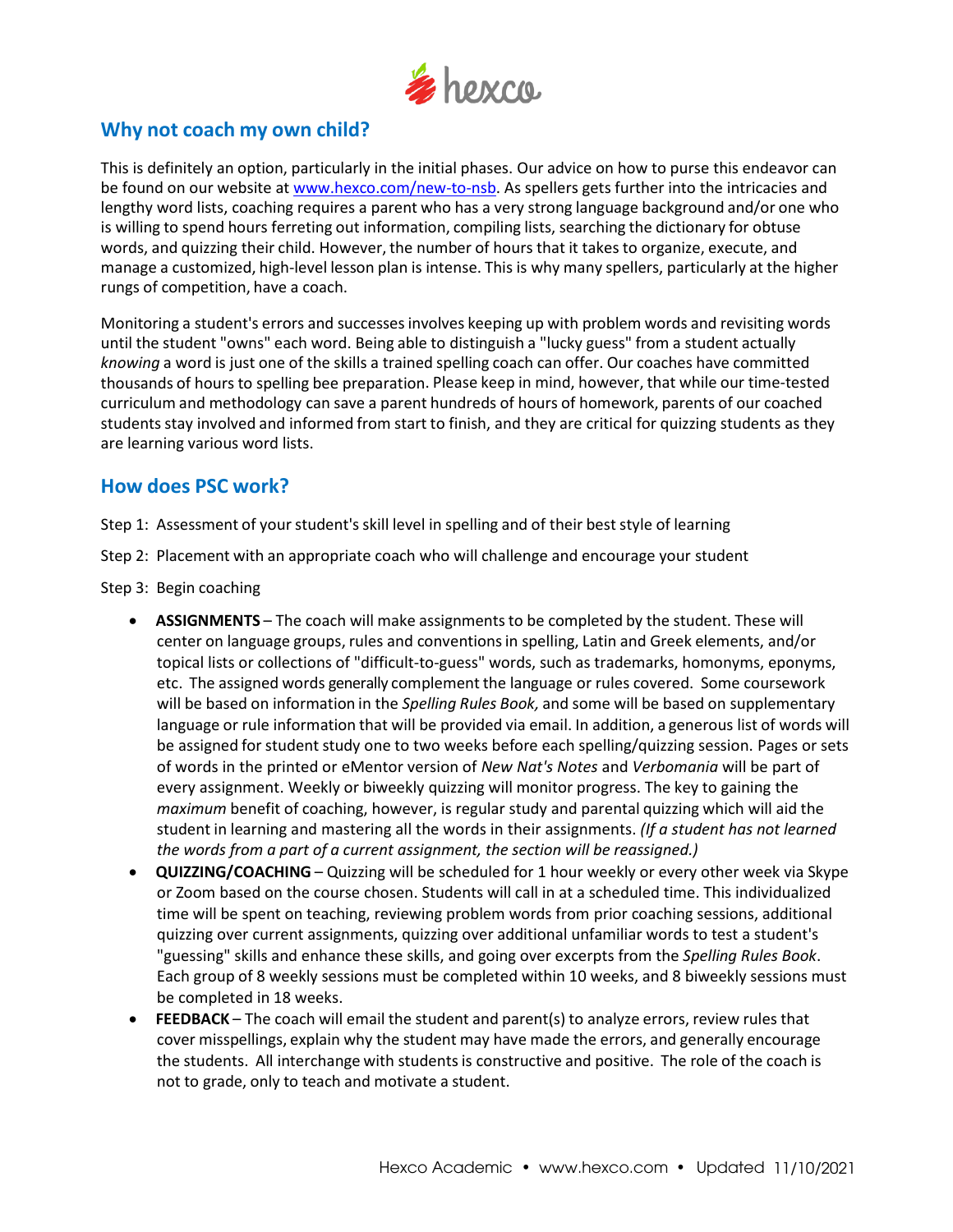

• **COMPILING PERSONAL WORD LISTS** – As assignments are carried out, each student is required to compile their own spelling notebook. This will be a personal collection of words, Latin and Greek elements, and oddities found or learned along the way. The notebook may be in a printed format or in an Excel document or Google Sheet with tabs for the various types of words. The student will be asked to search *Online Merriam Webster* for words of a particulartype to add their notebook.

# **Meet our Head Spelling Coach**

**Michelle Horton** is our original coach who has assisted in developing the Spelling Coaching Program with Linda Tarrant since 2008. Michelle is well-respected for coaching top-tier spellers, and many of her students have become coaches who also work for Hexco. Prior to coaching for Hexco, Michelle coached her son and two daughters using Hexco products, and collectively they participated in national bees, advancing to the semifinals multiple times. Michelle is an expert grammarian who holds a bachelor's degree in Secondary Education with a specialization in Chemistry. As head coach, she has developed instructions for approaching the spelling of words in various language families beyond what is in Hexco's *Spelling Rules Book* and has added multiple lists for each language family. Her positive attitude helps build excellent rapport with students as she continues to receive stellar reviews from customers who have had the opportunity to benefit from her coaching, many of whom have made it to the higher rungs of the National Spelling Bee. Currently, Mrs. Horton coaches our **[Crash Courses](https://www.hexco.com/spelling-crash-course/)** that are offered for five weeks prior to the National Bee each year, our **[Beginning Track](https://www.hexco.com/beginning-track/)**, and individual spellers who have excelled in our coaching program and participated for an extended period.

# **The Ideal Candidate Required Materials**

- Motivated students who want to reach the NSB or to improve placement in NSB
- Committed spellers who are willing to study at least 5‐10 hours weekly beyond the 1 hour of one‐on‐one coaching times
- Competitors who need someone to motivate them
- Students who need help with pronouncing and learning difficult words and word patterns
- Students who are unsure how to tackle preparation for the NSB
- Spellers who are willing to commit to an initial 8-week period with possible continuation, if it is a good fit for all involved
- Families willing to sign a contract for the services provided and to keep all instruction and lessons for their single student with the understanding that this material may not be shared with other students, not even siblings, or posted to the Internet

- Hexco's *Spelling [Rules Book](https://www.hexco.com/spelling-rules-book/)* for mastery of spelling rules, languages, etc.
- *New Nat's [Notes](https://www.hexco.com/new-nats-notes/)* or *[New Nat's eMentor](https://www.hexco.com/new-nats-notes-ementor/)*
- Hexco's *[Verbomania](https://www.hexco.com/verbomania/)* or *[Verbo eMentor](https://www.hexco.com/verbomania-ementor/)*
- *Merriam Webster's Unabridged Online Dictionary* subscription (not the free version)
- Computer with Internet access and camera
- Access to Microsoft Office or Google Docs and Google Sheets